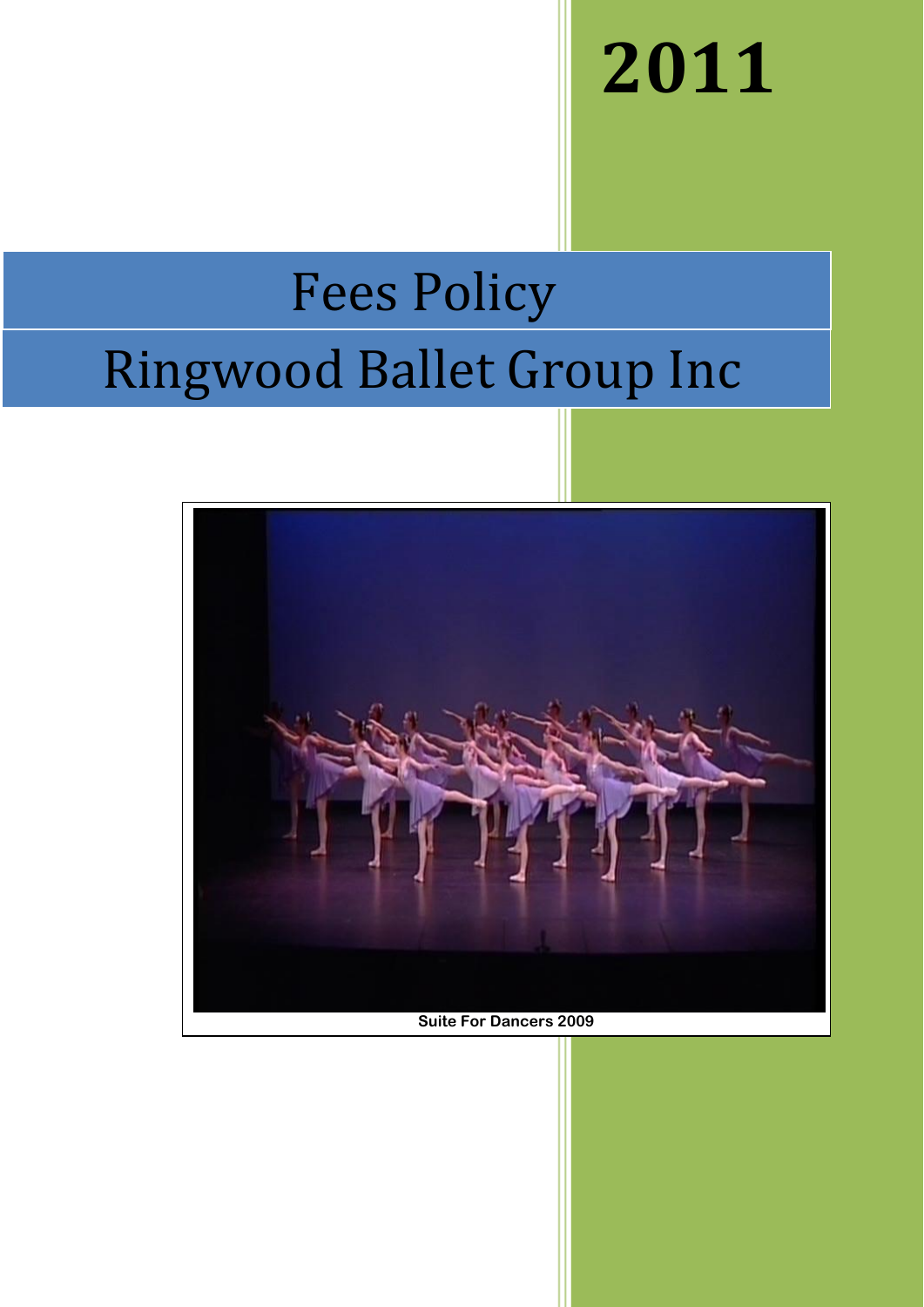| 1.               |               |                                                                            |  |
|------------------|---------------|----------------------------------------------------------------------------|--|
| 2.               |               |                                                                            |  |
| 3.               |               |                                                                            |  |
| $\overline{4}$ . |               |                                                                            |  |
|                  |               |                                                                            |  |
| 1.               |               |                                                                            |  |
| 2.               |               |                                                                            |  |
|                  |               |                                                                            |  |
|                  |               |                                                                            |  |
|                  | $2.3^{\circ}$ |                                                                            |  |
|                  |               |                                                                            |  |
|                  |               |                                                                            |  |
| 3.               |               | Term Fees (Tuition, Production, Administration, and (optional) Fundraising |  |
|                  |               |                                                                            |  |
|                  | 3.1           |                                                                            |  |
|                  | 3.2           |                                                                            |  |
| $\overline{4}$   |               |                                                                            |  |
| 5.               |               |                                                                            |  |
| 6.               |               |                                                                            |  |
| 7.               |               |                                                                            |  |
|                  |               |                                                                            |  |
|                  | 7.2           |                                                                            |  |
|                  |               | 7.3 For Students who have Ceased Attending the Ballet School 11            |  |
|                  |               |                                                                            |  |

<span id="page-1-0"></span>**Authorisation:** This policy was adopted by the Ringwood Ballet Group Inc Committee of Management, at the committee meeting of 20 January 2011.

<span id="page-1-1"></span>**Review Date:** This policy will be reviewed annually, or varied earlier if necessary, and the Committee will notify Members of that change.

<span id="page-1-2"></span>**Scope:** This policy applies to staff, Committee and Members of Ringwood Ballet Group Inc.

<span id="page-1-4"></span><span id="page-1-3"></span>Aim: This policy aims to detail the fees and levies charged by Ringwood Ballet Group Inc. (RBG) and outline the appropriate ways for RBG to invoice students and for families to make payments in order to encourage prompt payment of tuition and related fees, thus maintaining a sound financial base for the ballet group to function from.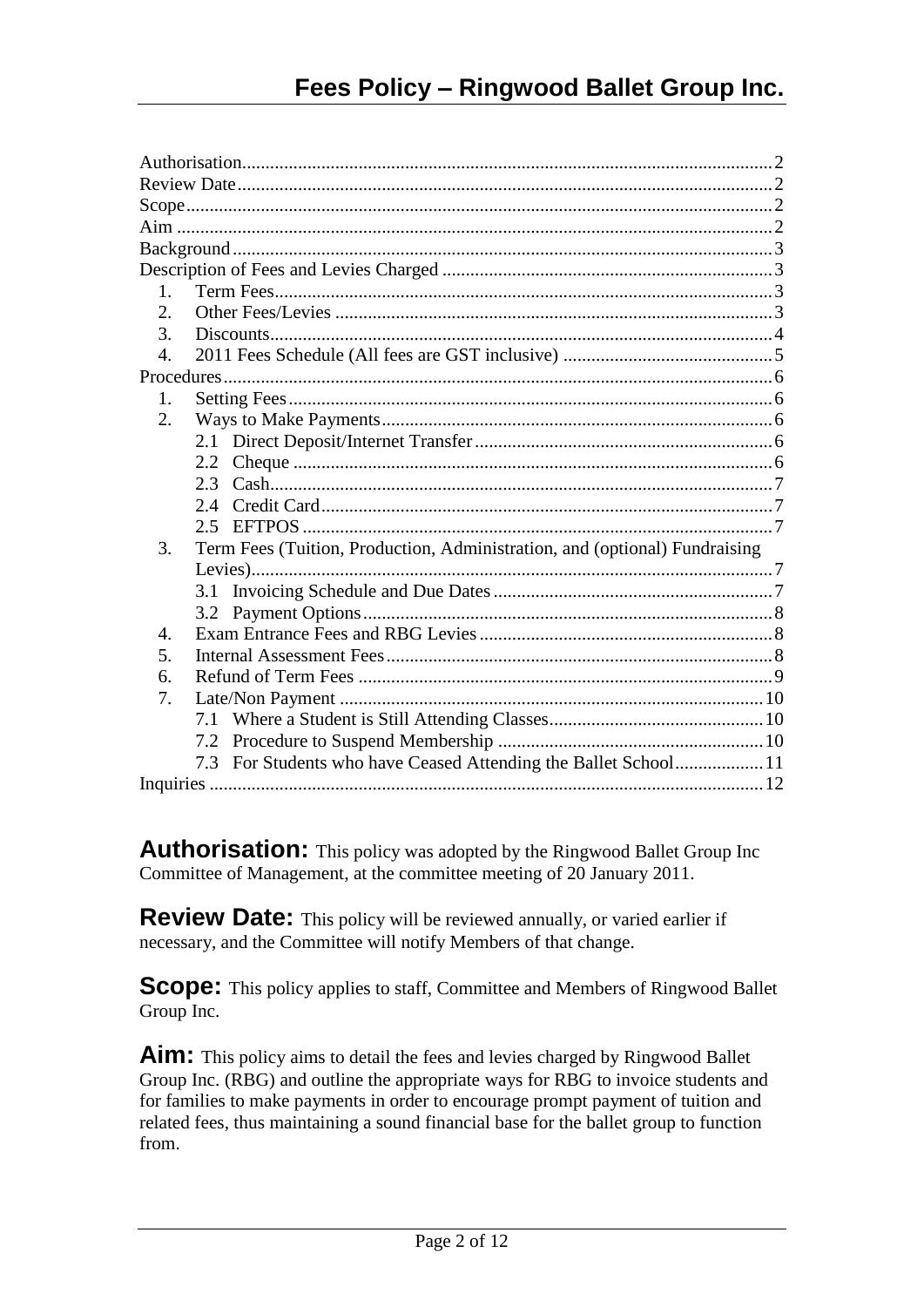## **Background**

RBG is a non-profit organisation constituted to provide expert tuition in the art of dance and to further the enjoyment and understanding of dance and its related arts in the community.

As a community group, Ringwood Ballet is run by a volunteer committee of parents who work in close collaboration with the teaching staff to ensure we meet our objectives.

The teaching staff is paid by the volunteer committee. Most fees are determined by the volunteer committee and set at an appropriate level to cover the expenses of running the ballet school. These expenses include (but are not limited to) staff wages, rental on the premises, cleaning, electricity and telephone.

## <span id="page-2-1"></span><span id="page-2-0"></span>**Description of Fees and Levies Charged**

<span id="page-2-2"></span>

| <b>Tuition Levy</b>        | Tuition fees payable per term.                                                                                                                                                                                                                                      |
|----------------------------|---------------------------------------------------------------------------------------------------------------------------------------------------------------------------------------------------------------------------------------------------------------------|
| Production Levy            | Levy charged to cover the expenses of the<br>annual production.                                                                                                                                                                                                     |
| <b>Administration Levy</b> | Levy charged once per term to fund the<br>wages of the bookkeeper employed to<br>assist volunteer Treasurer.                                                                                                                                                        |
| <b>Fundraising Levy</b>    | This is an optional levy which can be<br>paid in lieu of participation in fundraising<br>activities throughout the year.                                                                                                                                            |
| 2. Other Fees/Levies       |                                                                                                                                                                                                                                                                     |
| RAD/SFD Exam Fee           | This is the exam fee set by the relevant<br>examining body (RAD/SFD).                                                                                                                                                                                               |
| RAD/SFD Exam Levy          | This levy is charged by RBG to cover all<br>the added expenses to the school. This<br>includes pianist fees, extra practices in<br>the holidays and mock exams. It also<br>includes skirt and prop hire, and the<br>badges awarded to all successful<br>candidates. |

#### *1. Term Fees*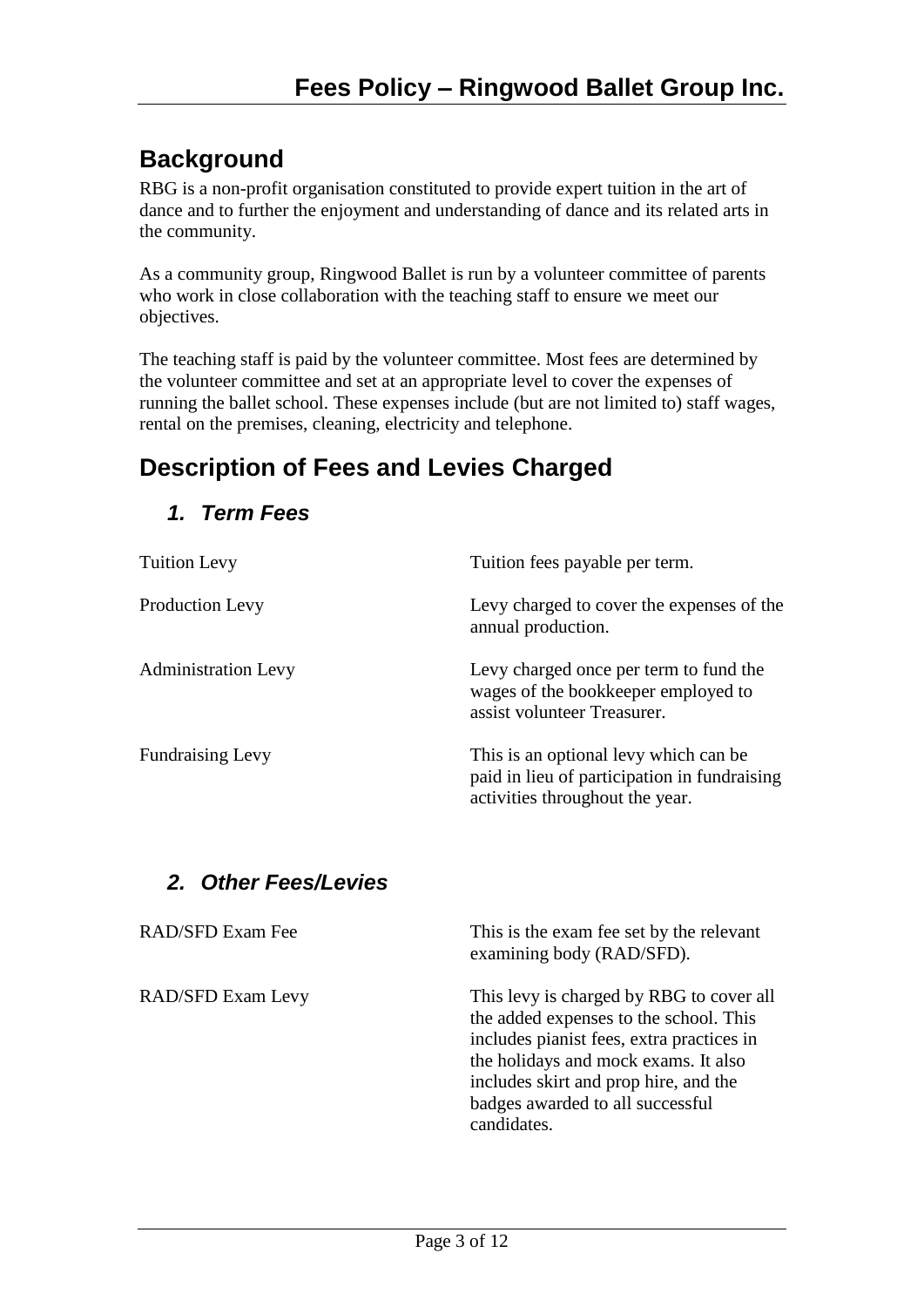<span id="page-3-0"></span>

| <b>Assessment Fee</b>         | Assessments are conducted for those<br>students who have not entered the<br>external RAD or SFD exams. This fee<br>covers the cost of employing an assessor,<br>the teacher's extra hours, the hire of the<br>necessary skirts and props; the production<br>of badges, reports and certificates for<br>each candidate and the added<br>administration of all this extra paper<br>work.                |
|-------------------------------|-------------------------------------------------------------------------------------------------------------------------------------------------------------------------------------------------------------------------------------------------------------------------------------------------------------------------------------------------------------------------------------------------------|
| Competition fees/Course fees  | These are entry fees or class/course fees<br>for extra sessions charged by the relevant<br>body.                                                                                                                                                                                                                                                                                                      |
| 3. Discounts                  |                                                                                                                                                                                                                                                                                                                                                                                                       |
| Fee Packages                  | We offer a capped fee to encourage the<br>students to study all the offered dance<br>styles. There is also a capped Family<br>package where two or more children<br>study multiple styles.                                                                                                                                                                                                            |
| <b>Sibling Discounts</b>      | Fees for the second child are reduced by<br>30% per term, and for the third and<br>subsequent siblings by 50% per term                                                                                                                                                                                                                                                                                |
| Fundraising levy discount     | This levy is invoiced as a flat fee for<br>those families who choose to pay a levy<br>rather than participate in fundraising<br>activities throughout the year. This fee<br>may be paid as a single levy of \$50 in<br>term 1, or as three separate payments of<br>\$20 in each of terms 1, 2 and 3.                                                                                                  |
| <b>Early Payment Discount</b> | Payment of all 4 term fees at the start of<br>the year attracts a 5% discount subject to:<br>a) if a child drops class(es) during year, a<br>refund will be issued at the discounted<br>price or a credit given at full price for<br>future payments.<br>b) if a student starts an extra class(es)<br>during the year, a 5% discount will be<br>given if fees are paid through to the end<br>of year. |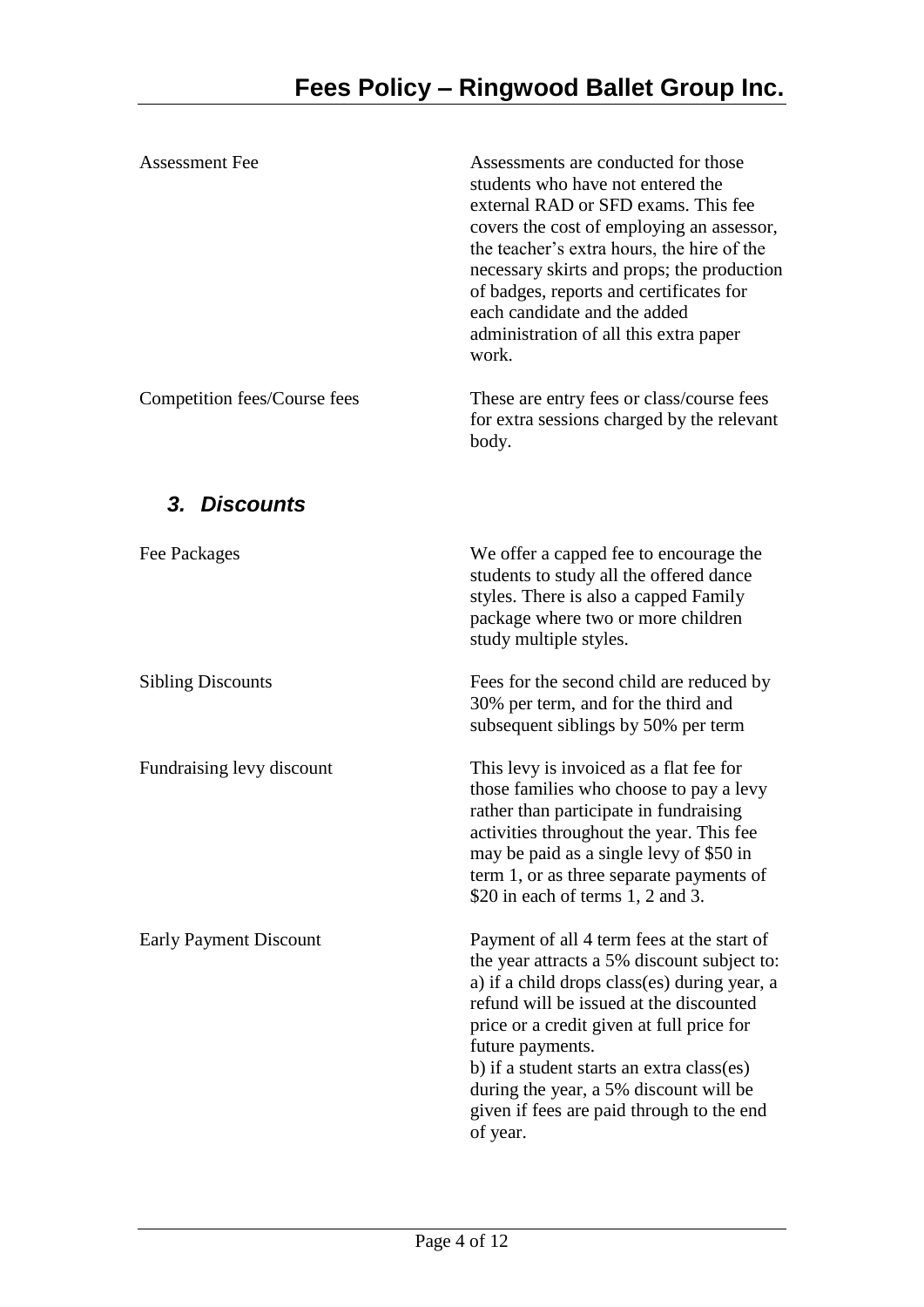<span id="page-4-0"></span>

| <b>Class Fees (per term)</b>                        |          | <b>30% disc</b>    | <b>50% disc</b> |
|-----------------------------------------------------|----------|--------------------|-----------------|
| 3⁄4 Hour classes (kinder)                           | \$93.00  | \$65.10            | \$46.50         |
| 1 class per week                                    | \$113.00 | \$79.10            | \$56.50         |
| 2 classes per week                                  | \$205.00 | \$143.50           | \$102.50        |
| 3 classes per week                                  | \$287.00 | \$200.90           | \$143.50        |
| 4 classes per week<br>(see packaging options below) | \$360.00 | \$252.00           | \$180.00        |
| 5 classes per week<br>(see packaging options below) | \$420.00 | \$294.00           | \$210.00        |
| Junior Package (4 or more classes per week)         | \$340.00 | (Up to Grade 5)    |                 |
| Senior Package (5 or more classes per week)         | \$410.00 | (Grade 6P upwards) |                 |
| Family Fees Package                                 | \$676.50 |                    |                 |

## *4. 2011 Fees Schedule (All fees are GST inclusive)*

| \$10.00<br>Admin Fee (per term) |
|---------------------------------|
|---------------------------------|

| <b>Production Levies (per term)</b>             |         |
|-------------------------------------------------|---------|
| Kinder Production Levy (only charged in term 4) | \$19.50 |
| Production Levy Junior School, 1 Style          | \$19.50 |
| Production Levy Junior School, 2 Styles         | \$25.60 |
| Production Levy Junior School, 3 or More Styles | \$32.80 |
| Production Levy Jazz/Tap Levels 1 - 6           | \$19.50 |
| Production Levy Levels 7 - 10                   | \$25.60 |
| Production Levy Middle School, 1 Style          | \$25.60 |
| Production Levy Middle School, 2 Styles         | \$32.80 |
| Production Levy Middle School, 3 or More Styles | \$37.95 |
| Production Levy Senior School, 1 Style          | \$32.80 |
| Production Levy Senior School, 2 Styles         | \$37.95 |
| Production Levy Senior School, 3 or More Styles | \$45.10 |

| Exam Levies (only charged in term 3) |         |
|--------------------------------------|---------|
| Jazz - all levels                    | \$36.00 |
| Tap – all levels                     | \$36.00 |
| <b>Classical Grade 1</b>             | \$77.00 |
| <b>Classical Grade 2</b>             | \$77.00 |
| Classical Grade 3                    | \$87.00 |
| <b>Classical Grade 4</b>             | \$87.00 |
| <b>Classical Grade 5</b>             | \$87.00 |
| Classical Grade 6                    | \$97.00 |
| <b>Classical Grade 7</b>             | \$97.00 |
| Classical Grade 8                    | \$97.00 |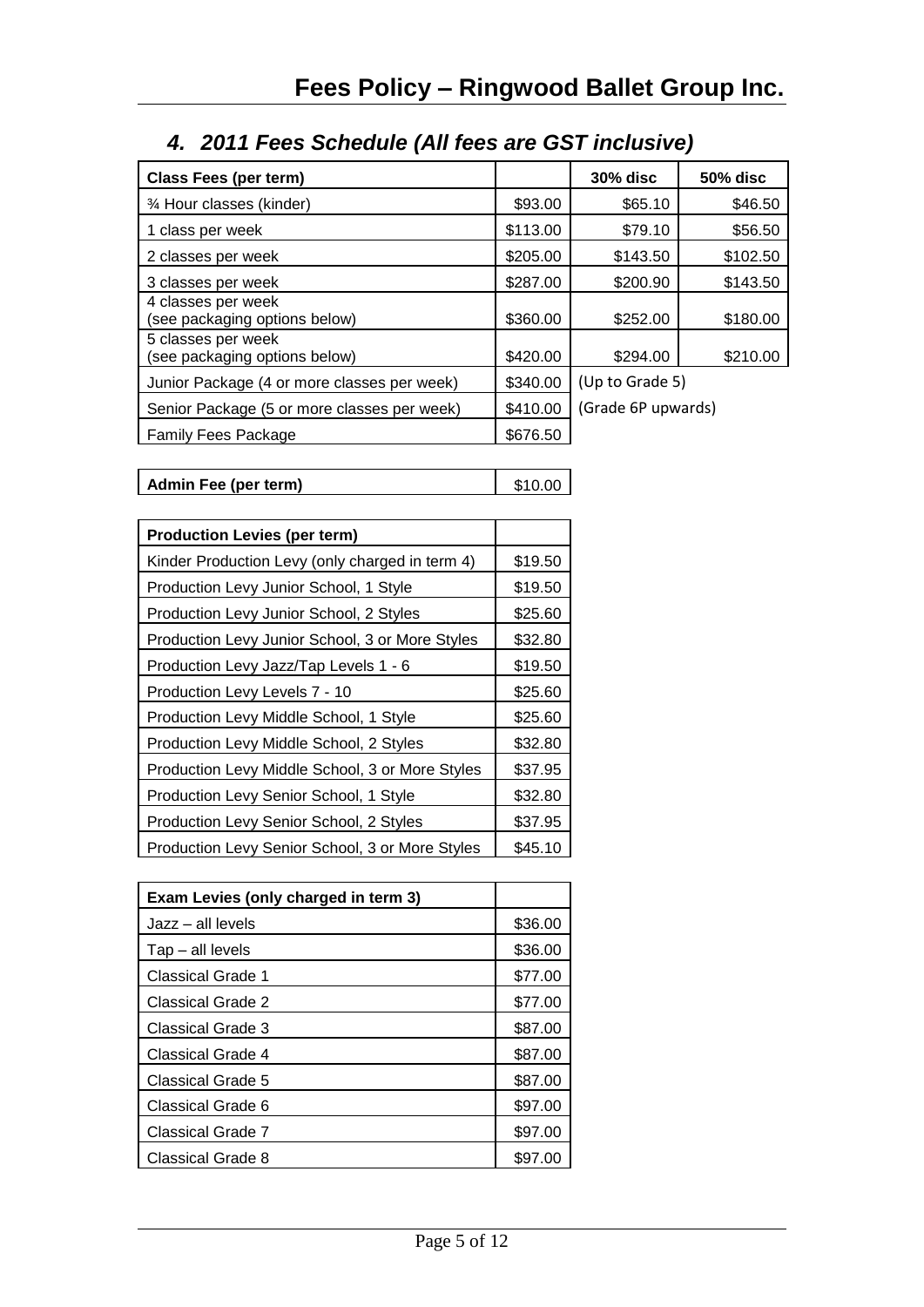#### <span id="page-5-1"></span><span id="page-5-0"></span>**Procedures**

#### *1. Setting Fees*

The Committee will set all term fees for the following year at the last Committee Meeting of the year held in November, taking into consideration:

- a) The operational costs of tuition
- b) Fees charged by similar schools in the area
- c) Any other factors considered as relevant

Assessment fees and exam levies are set once applications for assessments and exams have been processed and operational costs can be accurately estimated.

The Committee may review and change the fees during the year if the financial viability of the Ringwood Ballet Group Inc is at risk.

Members will be advised of the new fees for the following year after the meeting is held, and required to sign a Fees Agreement upon Enrolment/Re-enrolment.

#### <span id="page-5-2"></span>*2. Ways to Make Payments*

Payments MUST be returned with the payment advice slip to ensure correct reconciliation of payment to invoice.

#### <span id="page-5-3"></span>**2.1 Direct Deposit/Internet Transfer**

Payments can be made by direct deposit or internet transfer to Ringwood Ballet Group's bank account as follows:

Commonwealth Bank, Ringwood BSB 063 167 Account 0090 0426

In order to correctly identify your payment, please ensure that your INVOICE NUMBER and SURNAME are included in the details section of your internet or direct deposit transaction so that it appears on the RBG bank statement.

Please return the payment advice slip portion of your invoice/fee notice with the date the deposit was made so that payments can be reconciled. The slip can be either posted to PO Box 545, Heathmont 3135 or placed in the locked wooden box in the foyer.

#### <span id="page-5-4"></span>**2.2 Cheque**

Cheques should be made payable to Ringwood Ballet Group and may be posted to PO Box 545, Heathmont 3135, presented to a committee member at the studio and receipt issued or placed in the locked wooden box in the foyer if no committee member is present. Please use the payment advice slip portion of your invoice/fee notice so that payments can be reconciled.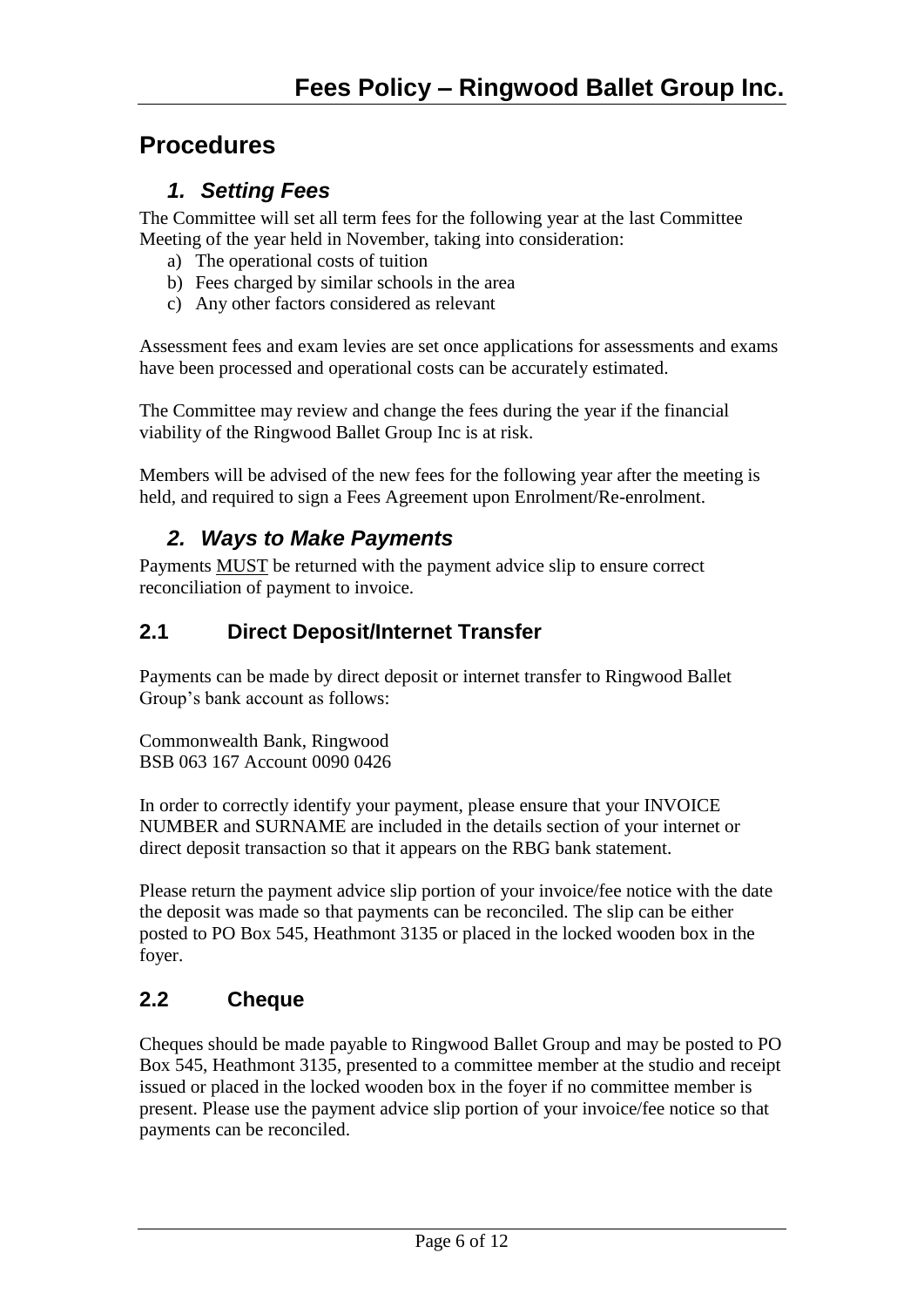#### <span id="page-6-0"></span>**2.3 Cash**

Cash will only be accepted when paid at the studio to a committee member. Please use the payment advice slip portion of your invoice/fee notice so that payments can be reconciled. A receipt will be issued immediately. Please do not leave cash at the studio unless there is a committee member available to receipt it.

Committee members can only accept correct money when accepting payments in cash to the office. No change will be issued. RBG takes no responsibility for cash left if you choose to leave cash in the wooden box in the foyer.

#### <span id="page-6-1"></span>**2.4 Credit Card**

Mastercard and Visa credit card payments can be accepted; however a 1% surcharge applies.

Present your card at the studios to a committee member with the payment advice slip portion of your invoice/fee notice so that payments can be reconciled. Alternatively, you can fill in your credit card details on the payment portion of the invoice and post to PO Box 545, Heathmont 3135, present to a committee member at the studio or place in the locked wooden box in the foyer if no committee member is present.

#### <span id="page-6-2"></span>**2.5 EFTPOS**

EFTPOS (from savings or cheque accounts) can be accepted at the studios; however a 25 cent surcharge applies.

Present your card at the studios to a committee member with the payment advice slip portion of your invoice/fee notice so that payments can be reconciled.

#### <span id="page-6-3"></span>*3. Term Fees (Tuition, Production, Administration, and (optional) Fundraising Levies)*

#### <span id="page-6-4"></span>**3.1 Invoicing Schedule and Due Dates**

- Term 1 Fees are due on enrolment day. New students should pay when enrolling.
- Term 2 Invoiced in weeks 6/7 of term 1 and payable by end of term 1
- Term 3 Invoiced in weeks 6/7 of term 2 and payable by end of term 2
- Term 4 Invoiced in weeks 6/7 of term 3 and payable by end of term 3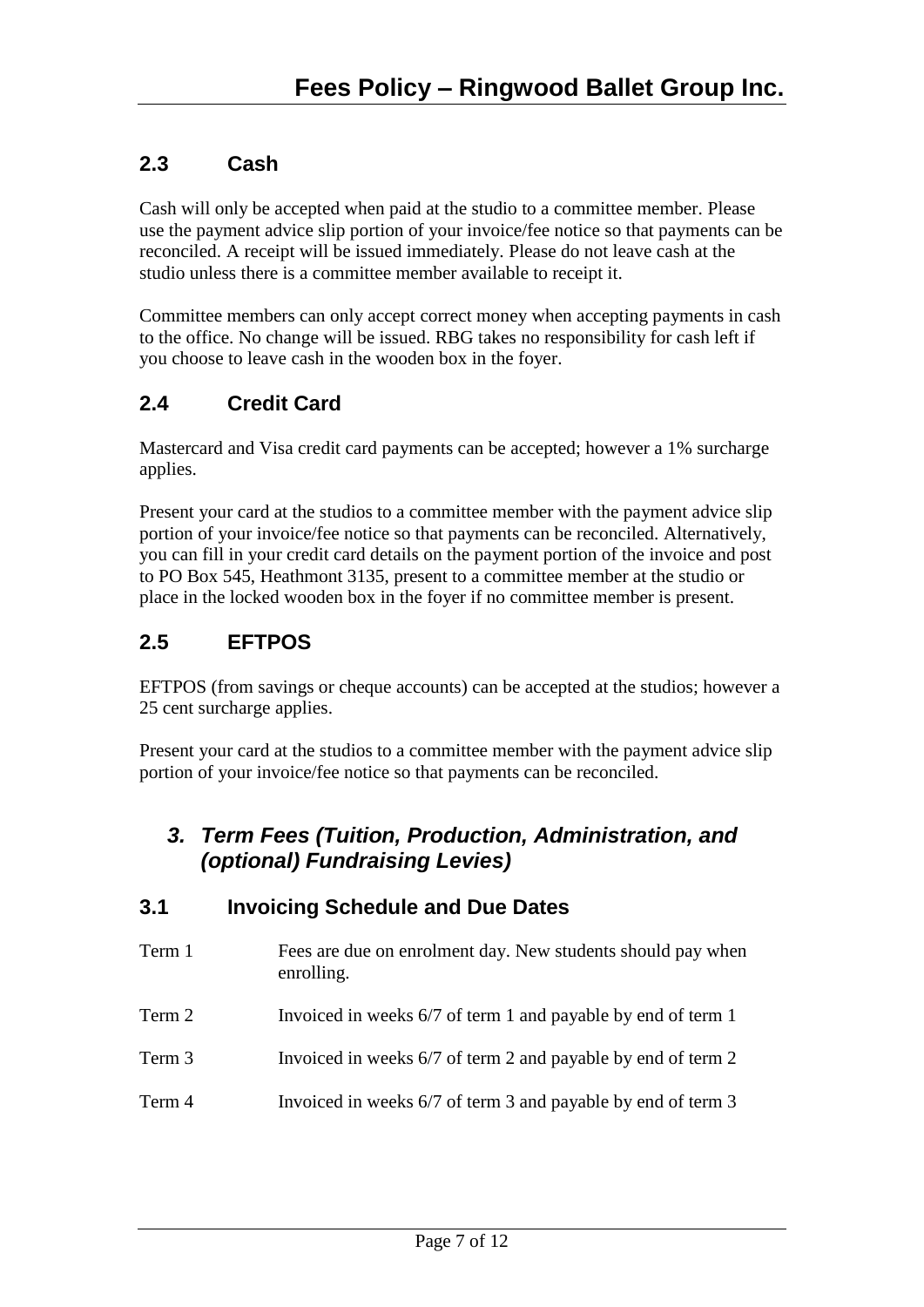#### <span id="page-7-0"></span>**3.2 Payment Options**

It is RBG's aim to have all fees received in full before commencement of the term. However, we acknowledge that sometimes, particularly as a student progresses and undertakes an increased work load or where there are siblings, payment of these fees can present financial difficulties for families.

In these circumstances, a payment plan can be arranged to assist in paying term fees. All applications for payments plans and subsequent discussion are treated in the strictest confidence.

RBG will encourage the following payment plan to be implemented:

Term fees are to be paid in 3 equal instalments: 1st payment due by the due date (i.e. enrolment day or end of the previous term) 2nd payment due by week 2 of the term 3rd and final payment due by week 6 of the term

Alternative, mutually agreed payment plans may be arranged. All payment plans MUST be discussed with and agreed to by the Treasurer before being implemented, and signed by both the Treasurer and the Member. All fees and levies should be finalised within the calendar year and any carryover will only be allowed at the discretion of the Executive Committee.

#### <span id="page-7-1"></span>*4. Exam Entrance Fees and RBG Levies*

Exam entrance fees are set by the relevant examining body and must be paid by the due date in order to enter the student for the examination(s). Late entries are not accepted by the examining bodies, and entries are not accepted without payment.

RBG will issue an advice that details whether the student is ready to be examined and at what grade/level. The advice contains a reply slip to be returned to the Artistic Director, and an invoice for the relevant exam fee. Exam fees are to be made payable to Ringwood Ballet Group. RBG collates all the exam entries and makes a single payment to the appropriate examining body.

Exam levies are invoiced separately once student examination numbers are known, and additional costs can be estimated accurately. Exam levies should be paid before a student can attend the exam.

#### <span id="page-7-2"></span>*5. Internal Assessment Fees*

Internal Assessment Fees are invoiced separately once student assessment numbers are known, and additional costs can be estimated accurately. Internal Assessment Fees should be paid before a student can attend the assessment.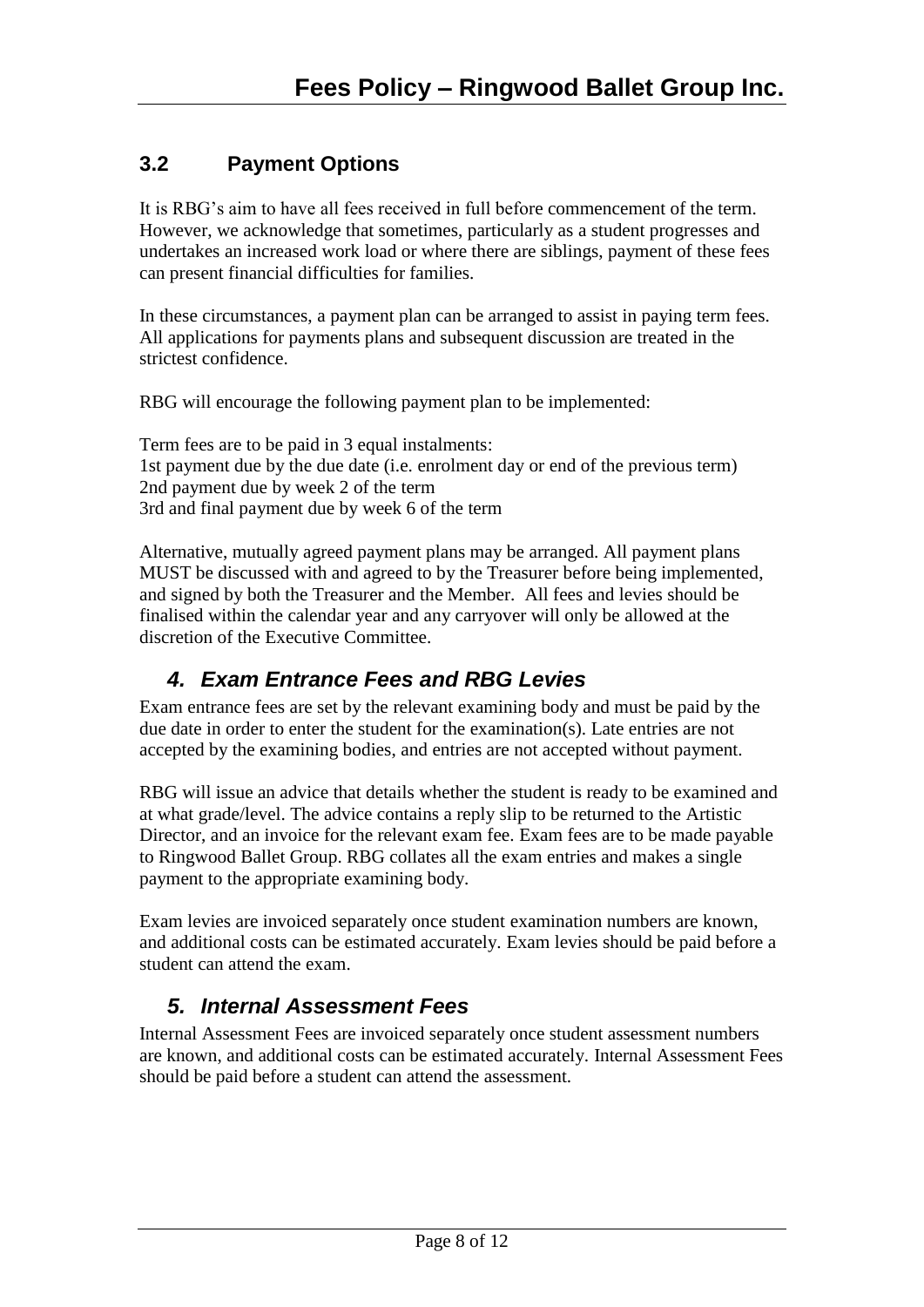#### <span id="page-8-0"></span>*6. Refund of Term Fees*

- Students are entitled to a full refund of the tuition levy where a student withdraws prior to commencement of term.
- After the start of term, a refund of the tuition levy may ONLY be considered for serious medical reasons (medical certificate is required).
- Production levies for terms 1,2 and 3 are refunded only if the student formally withdraws prior to completion of term 3 (as production purchases commence during term 3 holidays).
- There are NO other grounds for refunds of tuition and production levies.
- Administration and fundraising levies are not refundable in any circumstances.
- Tuition and production levies will only be refunded (as per above) upon formal cessation of tuition/withdrawal from classes. Formal cessation of tuition/withdrawal from classes means that a change of enrolment form has been completed and signed by the account holder and returned to the studios for processing.
- When applicable, tuition levies will be refunded on a pro rata basis according the number of weeks remaining in the term, as follows:

| Number of weeks | invoiced tuition fee     |
|-----------------|--------------------------|
| to be refunded  | Number of weeks per term |

#### **Example**

Term length: 10 weeks Tuition levy: \$100

Student attends classes for two weeks, and then misses two weeks. A formal cessation of tuition is arranged in week 5 by completing a change of enrolment form and returning it to the studios together with a medical certificate.

The student is entitled to a six week pro rata refund for the class (for weeks 5 to 10).

6 weeks  $x = $100 = $60$ 10 weeks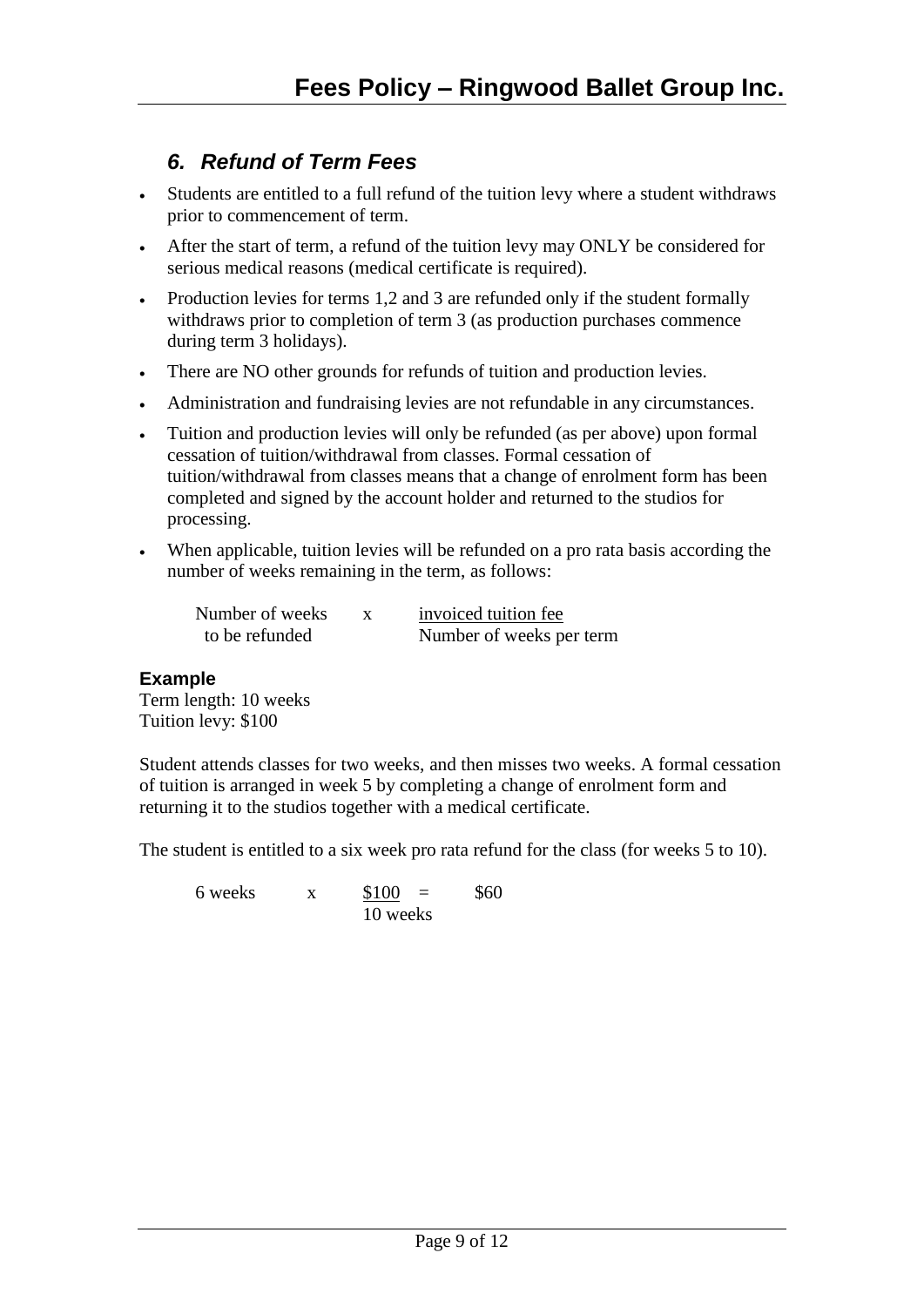#### <span id="page-9-0"></span>*7. Late/Non Payment*

#### <span id="page-9-1"></span>**7.1 Where a Student is Still Attending Classes**

For families who have undertaken to pay fees by instalments, on departure from the agreed payment schedule the Treasurer will arrange a meeting to discuss/renegotiate payments or other options such as reducing classes, etc. Any change to enrolment must be discussed with and agreed to by the Artistic Director.

For families who have not committed to a payment plan, statements will be sent once fees are outstanding after week 3 of that term. This statement will specify a payment date and provide families with the opportunity to enter into an instalment plan to assist with payment of outstanding fees.

When a term's fees are still outstanding at the end of the 6th week of that term, or instalment plan payments have not been made, a second statement will be sent as above.

When a term's fees are still outstanding at the end of the term, or instalment plan payments have not been made, the Treasurer will write a letter and phone to clarify that unless payment of fees is made or an instalment plan entered into, the student may be subject to suspension as per the Rules of Association, Clause 7(1), and a debt collection service may be employed to recover outstanding monies.

#### <span id="page-9-2"></span>**7.2 Procedure to Suspend Membership**

Suspension of membership is not an ideal option and will only be enforced after all other forms of mediation have been explored. However, if no effort is being made to either pay fees or give a valid reason to delay payment the following procedure will apply.

At an Executive Committee of Management meeting, a resolution may be passed to suspend the member from the association (according to the Rules of Association, Clause  $7(1)$ ) and therefore suspend tuition until the monies owing are paid in full. In this occurrence, the following will take place –

(i) A letter of demand of payment within 7 days.

(ii) Arrange a final meeting with the parent to discuss and resolve the matter.

(iii) Upon non-payment of monies after suspension, a debt collection service will be employed to recover outstanding monies.

(iv) Re-enrolment after payment of fees will be accepted at the discretion of the Executive Committee of Management.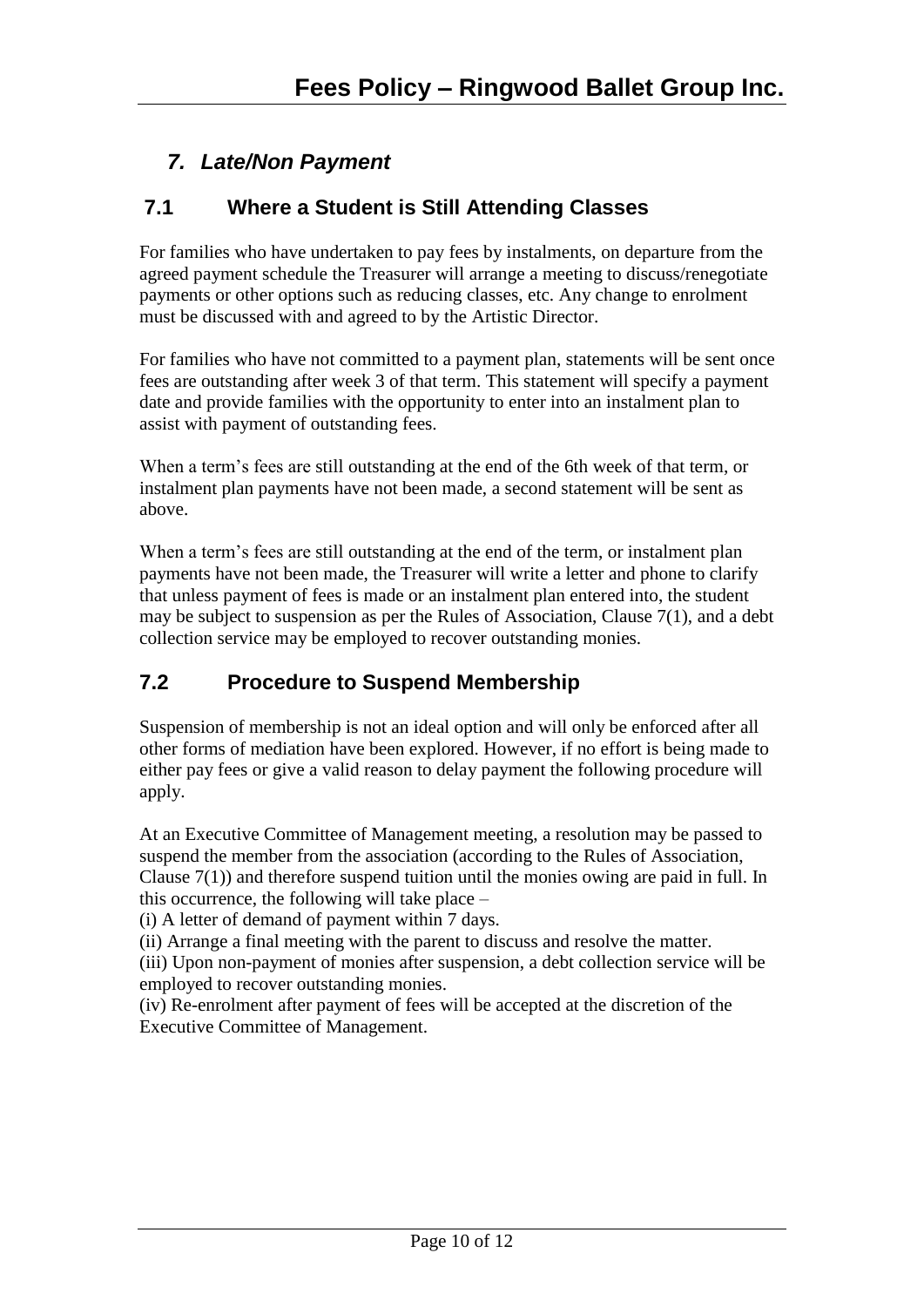#### <span id="page-10-0"></span>**7.3 For Students who have Ceased Attending the Ballet School**

1. Reminder notes will be sent during the term break for outstanding fees from the previous term. This reminder invoice will specify a payment date within 7 days. 2. Upon non-payment of monies after 14 days, a letter of demand will be sent stating a debt collection service will be employed to recover outstanding monies if not paid within a further 14 days.

3. A debt collection service will be employed if payment has not been received after that second 14 day period.

Re-enrolment after payment of fees will be accepted at the discretion of the Executive Committee of Management.